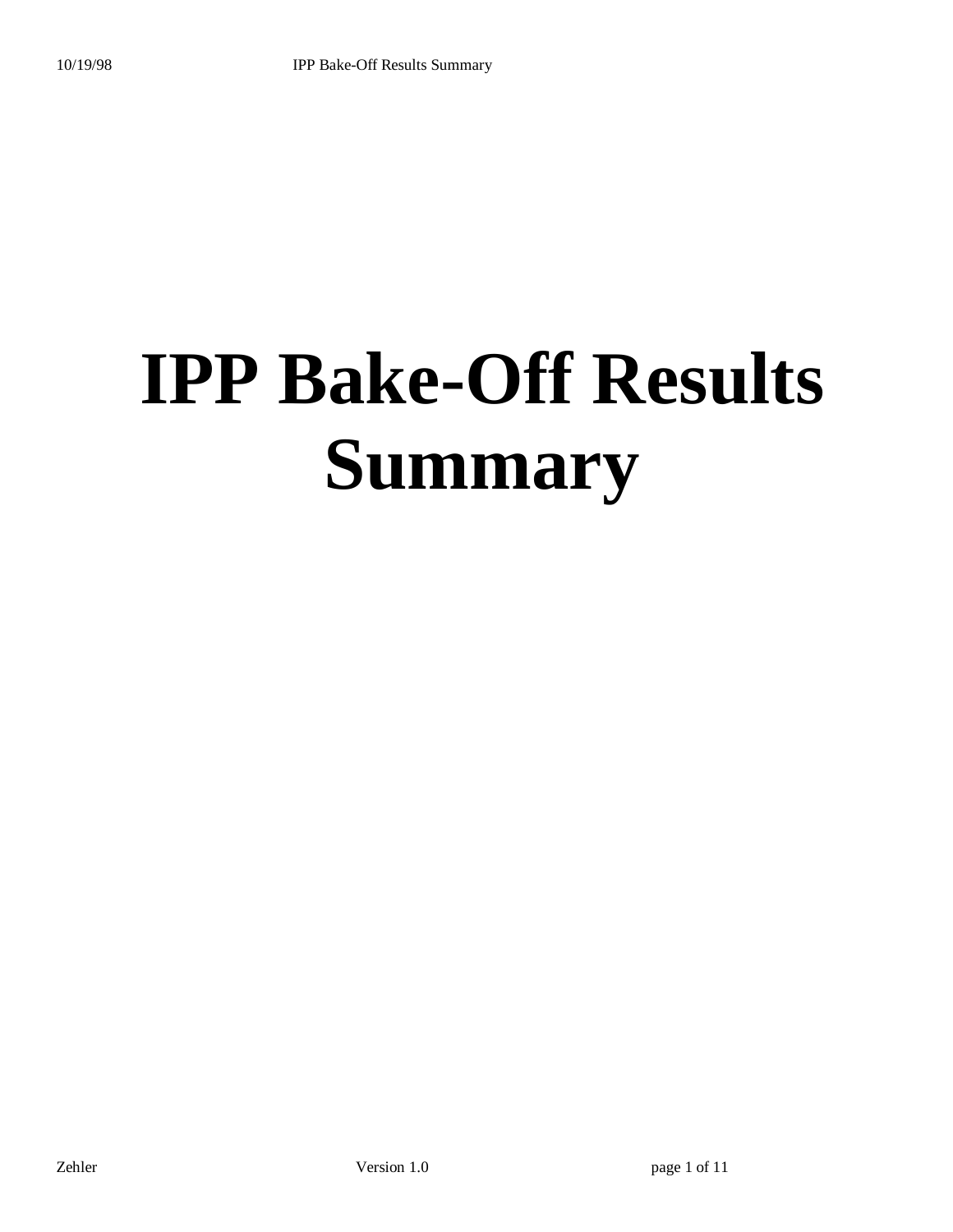# **Table of Contents**

#### **Revision Log**  $\mathbf 1$

Initial release. Missing tabulated data from P5, P11, and P15. Log files missing from P7. 10/19/98 pjz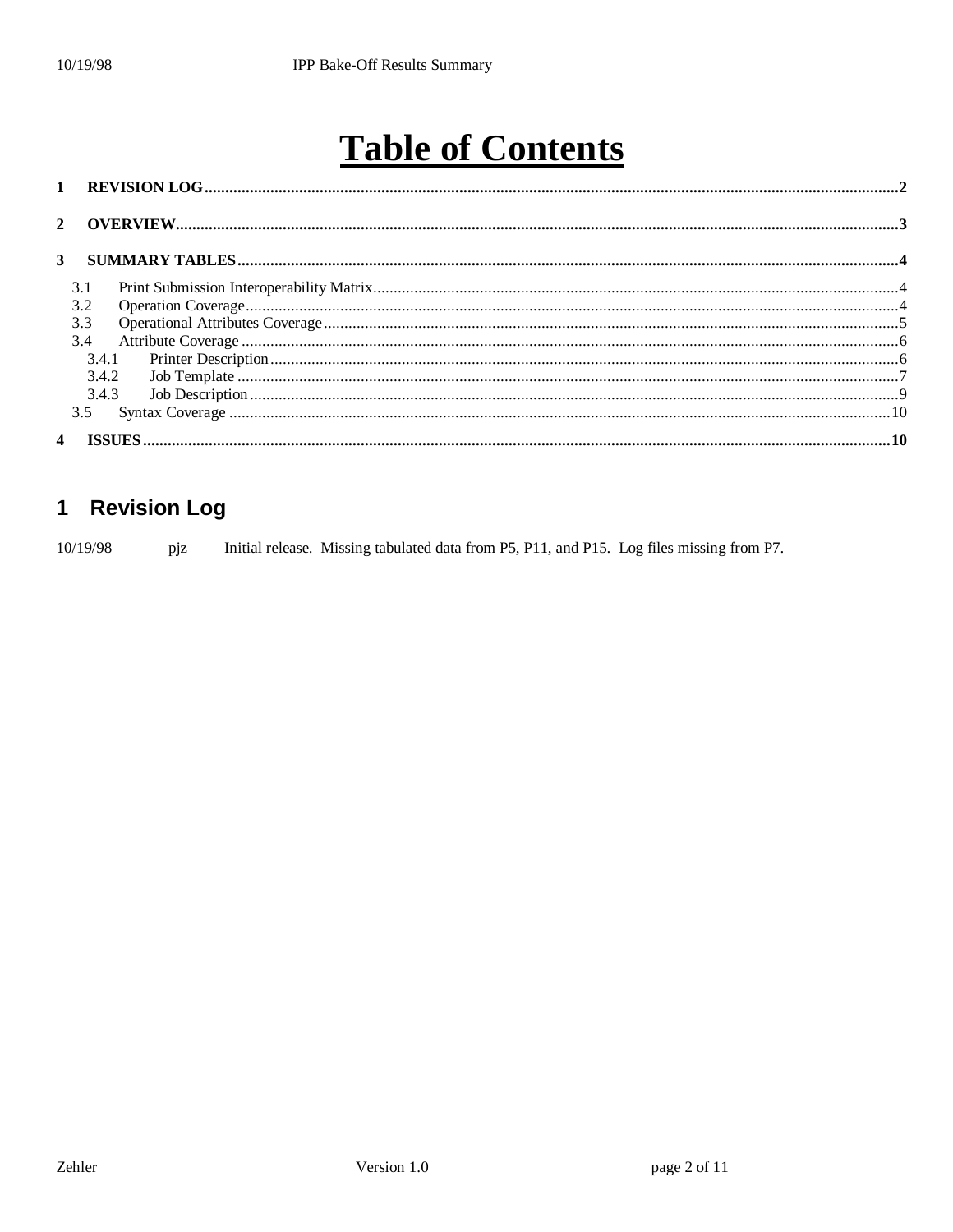#### **2 Overview**

The IPP Interoperability Test (i.e. Bake-off) was held in September 1998 from the 23<sup>rd</sup> to the 25<sup>th</sup>. The event was hosted by Microsoft. The following 16 companies participated companies participated.

| Auco             | Epson                        | Fuji Xerox              | <b>Hewlett Packard</b> |
|------------------|------------------------------|-------------------------|------------------------|
| <b>IBM</b>       | <i>i</i> -data International | Japan Computer Industry | Lexmark                |
| Microsoft        | Novell                       | <b>Osmicom</b>          | Ricoh                  |
| Sun Microsystems | <b>Tektronix</b>             | TR Computing Solutions  | Xerox                  |

These companies provided 16 IPP Printer implementations and 8 IPP Client implementations. The overall result of the first Bake-off was an unqualified success. All participating Clients attempted to send simple print jobs to every participating Printer. See table 2.1 for details. Some 20 issues were uncovered and captured. The various Test Suites were given a thorough shake down. The cooperative spirit of about 40 IPP experts assisting each other in clarifying and resolving implementation issues was arguably the biggest benefit.

The First day of the Bake-off was for setup. This was accomplished in less than half a day. Some time was spent discussing methodology and prioritizing objectives. The IPP Test Plan was used as the basis for Bake-off testing. The URL for the Test Plan is "ftp://ftp.pwg.org/pub/pwg/ipp/new\_TES/IPP-Test-Plan-980916.pdf"

The first objective was to try to print from every IPP Client to every IPP Printer. All available clients, printers and test suites were assigned a designation. All results and discussion will use these designations to provide some level of anonymity. The next objective was to run the three Test Suites against the IPP Printer implementations. The trace files generated were uploaded to a server. The results were tabulated in the Test Plan by each Printer implementation and uploaded to the server. These files were available to any Bake-off participant. The individual results were collected and issued in the long version of this document. Only Bake-off participants receive the long version of this document. An abridged version of this document showing only the summary information is available to the IPP community at large.

An attribute, group or operation is considered tested when two independent implementations are able to interoperate. For the purposes of the Bake-off, that means at least two IPP Printers and two IPP Clients understand the attribute, group or operation. Partial successes are listed giving the number of printers and clients that interoperate. A value of 'No' in the 'Tested' column indicates that no printer supported the operation, attribute or group.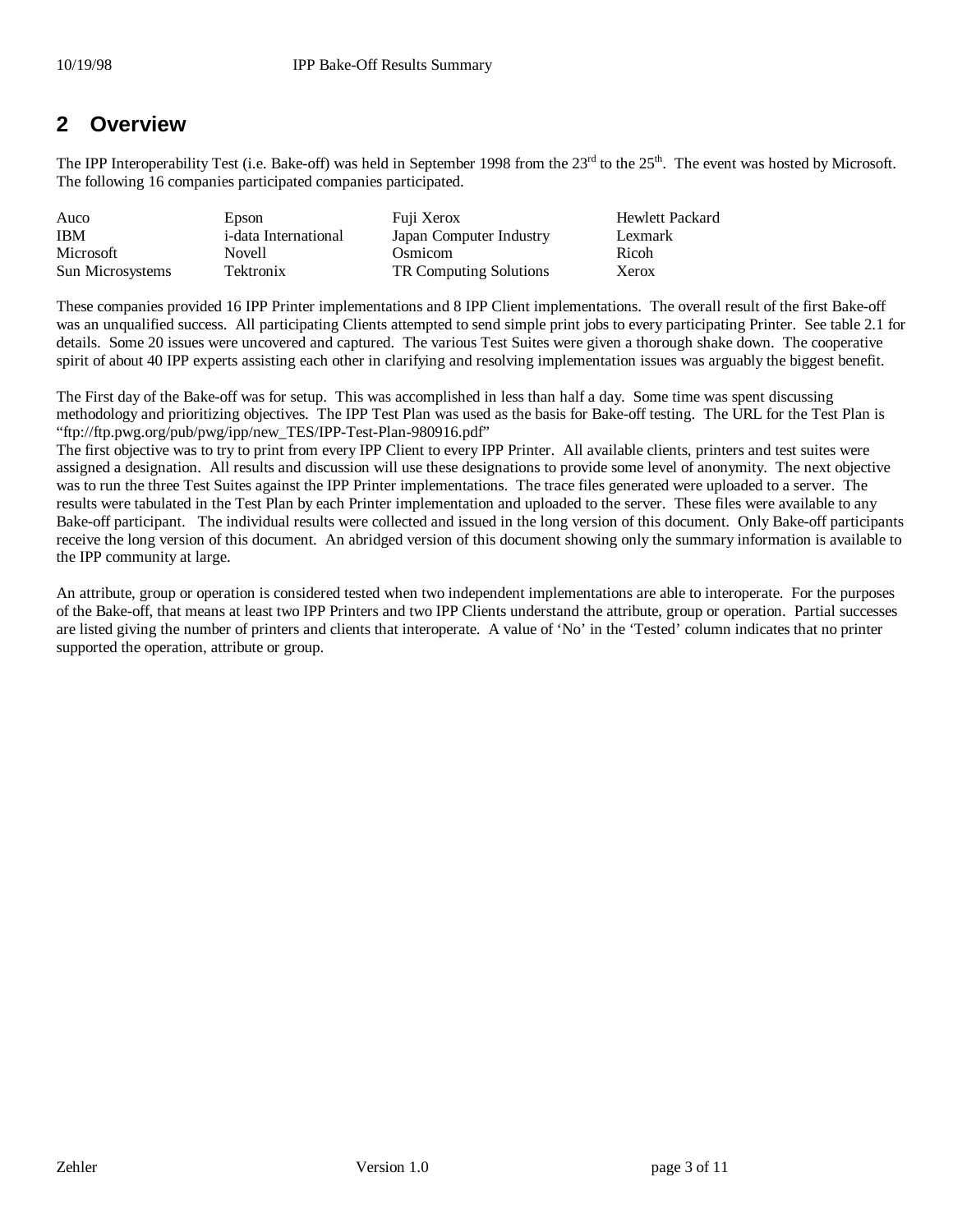#### **3 Summary Tables**

#### *3.1 Print Submission Interoperability Matrix*

This matrix shows the results of submitting a simple print job from IPP Clients to IPP Servers. The participants of the Bake-Off agreed on rules of anonymity. One of the rules was to use designations to identify implementations. In the following table IPP Clients are on the horizontal and IPP Printers are on the vertical. A key at the bottom of the table is provided to interpret the results.

|                 | C1        | C <sub>2</sub>          | C <sub>3</sub> | C <sub>4</sub> | C <sub>5</sub>          | C6   | C7   | TS <sub>2</sub> | S/F   |
|-----------------|-----------|-------------------------|----------------|----------------|-------------------------|------|------|-----------------|-------|
| <b>P1</b>       | <b>SP</b> | <b>SP</b>               | S              | <b>SP</b>      | <b>SP</b>               | SP   | SP   | <b>SP</b>       | 8/0   |
| P <sub>2</sub>  | <b>SP</b> | <b>SP</b>               | SP             | <b>SP</b>      | <b>SP</b>               | SP   | SP   | SP              | 8/0   |
| P <sub>3</sub>  | S         | S                       | S              | S              | S                       | S    | S    | S               | 8/0   |
| <b>P4</b>       | S         | S                       | S              | S              | S                       | S    | S    | S               | 8/0   |
| P <sub>5</sub>  | <b>SP</b> | S                       | S              | S              | <b>SP</b>               | SP   | SP   | <b>SP</b>       | 8/0   |
| <b>P6</b>       | <b>SP</b> | <b>SP</b>               | SP             | <b>SP</b>      | <b>SP</b>               | S    | SP   | <b>SP</b>       | 8/0   |
| P7              | S         | S                       | S              | S              | S                       | S    | S    | S               | 8/0   |
| P8              | S         | <b>SP</b>               | SP             | <b>SP</b>      | <b>SP</b>               | F    | SP   | <b>SP</b>       | 7/1   |
| P <sub>9</sub>  | S         | S                       | S              | S              | S                       | S    | S    | S               | 8/0   |
| <b>P10</b>      | <b>SP</b> | <b>SP</b>               | SP             | <b>SP</b>      | <b>SP</b>               | SP   | SP   | <b>SP</b>       | 8/0   |
| <b>P11</b>      | <b>SP</b> | <b>SP</b>               | SP             | S              | <b>SP</b>               | SP   | S    | <b>SP</b>       | 8/0   |
| <b>P12</b>      | <b>SP</b> | SP                      | SP             | SP             | SP                      | SP   | SP   | <b>SP</b>       | 8/0   |
| <b>P13</b>      | <b>SP</b> | $\overline{\mathbf{F}}$ | SP             | <b>SP</b>      | $\overline{\text{FP}}$  | SP   | SP   | <b>SP</b>       | 6/2   |
| <b>P14</b>      | <b>SP</b> | S                       | S              | S              | S                       | SP   | SP   | <b>SP</b>       | 8/0   |
| P <sub>15</sub> | S         | S                       | S              | S              | $\overline{\mathrm{F}}$ | S    | S    | S               | 7/1   |
| P <sub>16</sub> | S         | SP                      | SP             | SP             | <b>SP</b>               | SP   | SP   | S               | 8/0   |
| S/F             | 16/0      | 15/1                    | 16/0           | 16/0           | 14/2                    | 15/1 | 16/0 | 16/0            | 124/4 |

 $S = Success$ 

 $F =$ Failure

 $P = Paper$  came out

#### *3.2 Operation Coverage*

| ID               | <b>Operation</b>       | <b>Mandatory</b> | Tested    |
|------------------|------------------------|------------------|-----------|
| OC01             | print-job              | Yes              | Yes       |
| OC04             | validate-job           | Yes              | Yes       |
| OC05             | get-printer-attributes | Yes              | Yes       |
| OC <sub>06</sub> | get-jobs               | Yes              | Yes       |
| OC <sub>07</sub> | get-job-attributes     | Yes              | Yes       |
| OC <sub>08</sub> | cancel-job             | Yes              | Yes       |
| OC <sub>09</sub> | print-uri              | N <sub>0</sub>   | 1Printer  |
|                  |                        |                  | 2 clients |
| OC10             | create-job             | N <sub>0</sub>   | 1Printer  |
|                  |                        |                  | 2 clients |
| OC11             | send-document          | N <sub>0</sub>   | 1Printer  |
|                  |                        |                  | 2 clients |
| OC <sub>12</sub> | send-uri               | N <sub>0</sub>   | 1Printer  |
|                  |                        |                  | 2 clients |
| OC13             | hold-job               | N <sub>0</sub>   | Yes       |
| OC14             | release-job            | N <sub>0</sub>   | Yes       |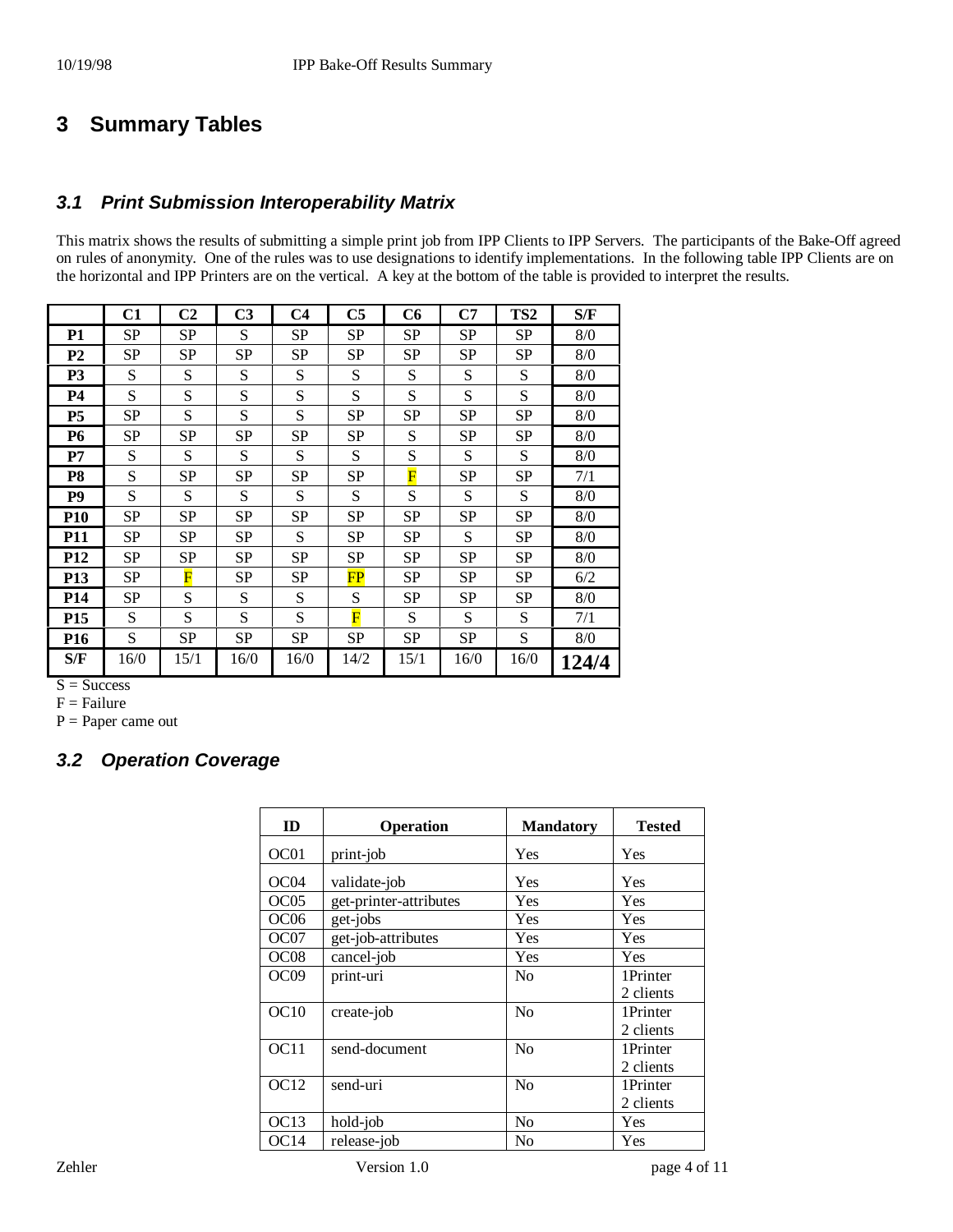10/19/98 IPP Bake-Off Results Summary

| ID   | <b>Operation</b> | <b>Mandatory</b> | <b>Tested</b> |
|------|------------------|------------------|---------------|
| OC15 | pause-printer    | No               | Yes           |
| OC16 | resume-printer   | No               | Yes           |
| OC17 | purge-printer    | No               | Yes           |
| DC18 | restart-job      | No               | No            |

## *3.3 Operational Attributes Coverage*

| <b>Operational Attribute Coverage</b> |                                 |                            |                                                          |                  |                     |  |  |
|---------------------------------------|---------------------------------|----------------------------|----------------------------------------------------------|------------------|---------------------|--|--|
| ID                                    | Operational<br><b>Attribute</b> | Group                      | <b>Comment</b>                                           | <b>Mandatory</b> | <b>Tested</b>       |  |  |
| OA01                                  |                                 | job-attribute              | Tested by get-<br>jobs                                   | Yes              | Yes                 |  |  |
| OA02                                  |                                 | printer-attribute          | Tested by get-<br>printer-<br>attributes                 | Yes              | Yes                 |  |  |
| OA03                                  |                                 | unsupported-<br>attributes | Tested by<br>print-job with<br>unsupported<br>attributes | Yes              | Yes                 |  |  |
| OA04                                  |                                 | operational-<br>attribute  | See OA08 to<br><b>OA30</b>                               | Yes              | Yes                 |  |  |
| OA05                                  | version-number                  | preamble                   | Test with any<br>operation                               | Yes              | Yes                 |  |  |
| <b>OA06</b>                           | operation-id                    | preamble                   |                                                          | Yes              | Yes                 |  |  |
| OA07                                  | request-id                      | preamble                   | Test with any<br>operation                               | Yes              | Yes                 |  |  |
| <b>OA08</b>                           | attributes-charset              | operational-<br>attribute  | Must support<br>$utf-8$                                  | Yes              | Yes                 |  |  |
| OA09                                  | attributes-natural-<br>language | operational-<br>attribute  | Test imposes<br>en-us<br>requirement                     | Yes              | Yes                 |  |  |
| <b>OA10</b>                           | printer-uri                     | operational-<br>attribute  | This or OA11<br>must be 3 <sup>rd</sup><br>attribute     | Conditional      | Yes                 |  |  |
| OA11                                  | job-uri                         | operational-<br>attribute  | This or OA10<br>must be 3 <sup>rd</sup><br>attribute     | Conditional      | 1Printer<br>1Client |  |  |
| <b>OA12</b>                           | job-id                          | operational-<br>attribute  | This must be<br>$4th$ attribute                          | Conditional      | Yes                 |  |  |
| OA13                                  | job-name                        | operational-<br>attribute  | Only for print<br>& validate<br>operations               | Optional         | Yes                 |  |  |
| OA14                                  | requesting-user-<br>name        | operational-<br>attribute  |                                                          | Optional         | Yes                 |  |  |
| OA15                                  | document-uri                    | operational-<br>attribute  | Only for print-<br>uri                                   | Conditional      | Yes                 |  |  |
| <b>OA16</b>                           | last-document                   | operational-<br>attribute  | Only for send-<br>uri and send-<br>document              | Conditional      | No                  |  |  |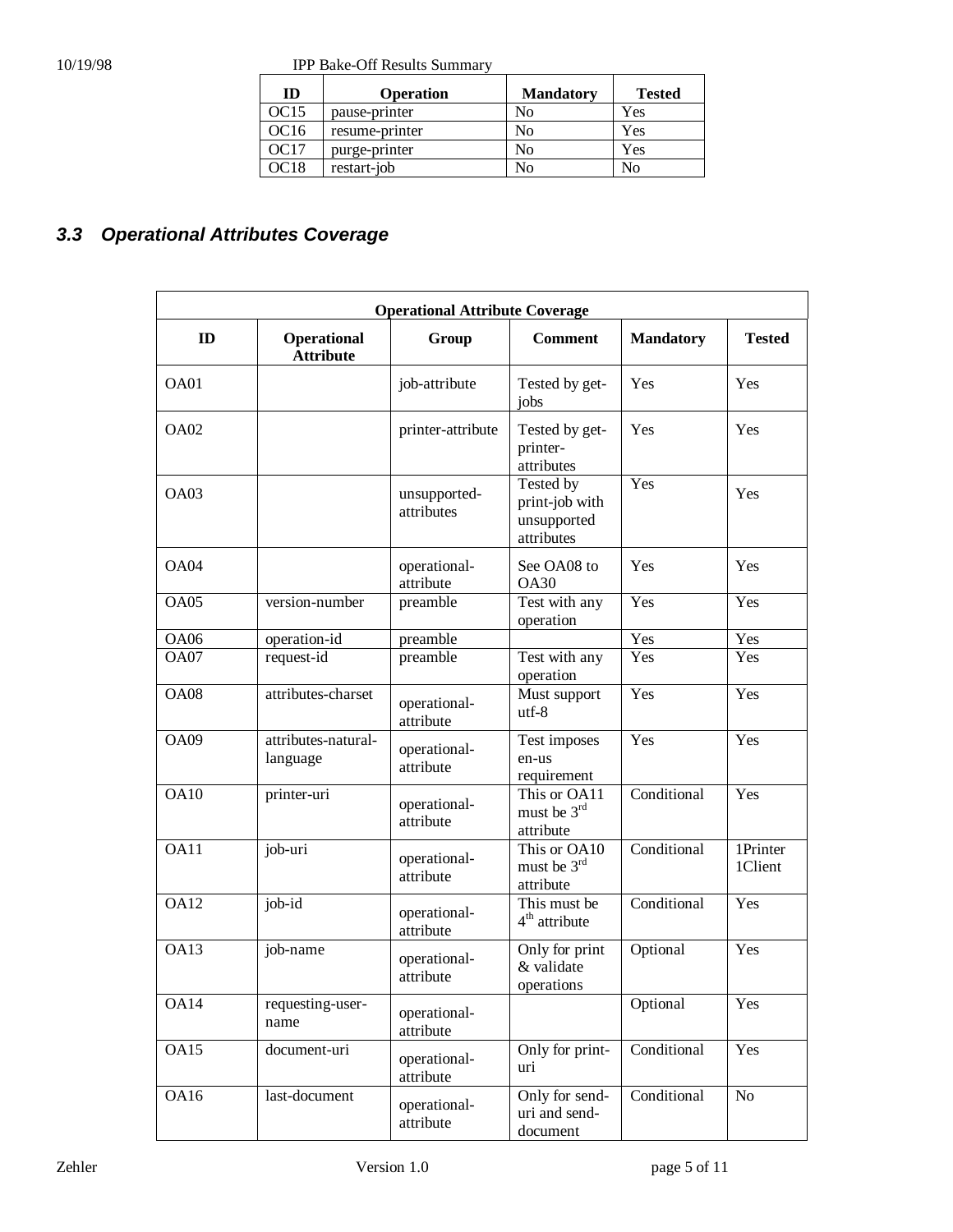|                   |                                 | <b>Operational Attribute Coverage</b> |                                            |                  |                 |
|-------------------|---------------------------------|---------------------------------------|--------------------------------------------|------------------|-----------------|
| ID                | Operational<br><b>Attribute</b> | Group                                 | <b>Comment</b>                             | <b>Mandatory</b> | <b>Tested</b>   |
| <b>OA17</b>       | status code                     | preamble                              | Test with any<br>response                  | Yes              | Yes             |
| <b>OA18</b>       | status-message                  | operational-<br>attribute             | Test with any<br>response                  | Optional         | Yes             |
| <b>OA19</b>       | compression                     | operational-<br>attribute             | Only for print<br>& validate<br>operations | Optional         | No              |
| <b>OA20</b>       | document-natural-<br>language   | operational-<br>attribute             | Only for print<br>& validate<br>operations | Optional         | N <sub>o</sub>  |
| <b>OA21</b>       | ipp-attribute-<br>fidelity      | operational-<br>attribute             | Only for print<br>& validate<br>operations | Optional         | Yes             |
| <b>OA22</b>       | job-impressions                 | operational-<br>attribute             | Only for print<br>& validate<br>operations | Optional         | $\overline{No}$ |
| <b>OA23</b>       | job-k-octets                    | operational-<br>attribute             | Only for print<br>& validate<br>operations | Optional         | N <sub>o</sub>  |
| <b>OA24</b>       | job-media-sheets                | operational-<br>attribute             | Only for print<br>& validate<br>operations | Optional         | N <sub>o</sub>  |
| $\overline{OA25}$ | limit                           | operational-<br>attribute             | Only for get-<br>jobs operations           | Optional         | Yes             |
| <b>OA26</b>       | message                         | operational-<br>attribute             | Only for<br>cancel<br>operations           | Optional         | N <sub>o</sub>  |
| <b>OA27</b>       | my-jobs                         | operational-<br>attribute             | Only for get-<br>jobs operations           | Optional         | Yes             |
| <b>OA28</b>       | requested-<br>attributes        | operational-<br>attribute             | Only for get-*<br>operations               | Optional         | Yes             |
| <b>OA29</b>       | Document-format                 | operational-<br>attribute             | Only for print<br>operations               | Optional         | Yes             |
| <b>OA30</b>       | which-jobs                      | operational-<br>attribute             | Only for get-<br>jobs operations           | Optional         | Yes             |

#### *3.4 Attribute Coverage*

#### 3.4.1 Printer Description

| <b>Printer Description</b> |                        |                         |                  |               |  |  |
|----------------------------|------------------------|-------------------------|------------------|---------------|--|--|
| ID                         | <b>Attribute</b>       | <b>Syntax</b>           | <b>Mandatory</b> | <b>Tested</b> |  |  |
| PD <sub>01</sub>           | printer-uri-supported  | uri                     | Yes              | Yes           |  |  |
| PD02                       | uri-security-supported | 1setOf type2<br>keyword | Yes              | Yes           |  |  |
| PD <sub>03</sub>           | printer-name           | name                    | Yes              | Yes           |  |  |
| PD <sub>04</sub>           | printer-state          | type1 enum              | Yes              | Yes           |  |  |
| PD <sub>05</sub>           | operations-supported   | 1setOf type2 enum       | Yes              | Yes           |  |  |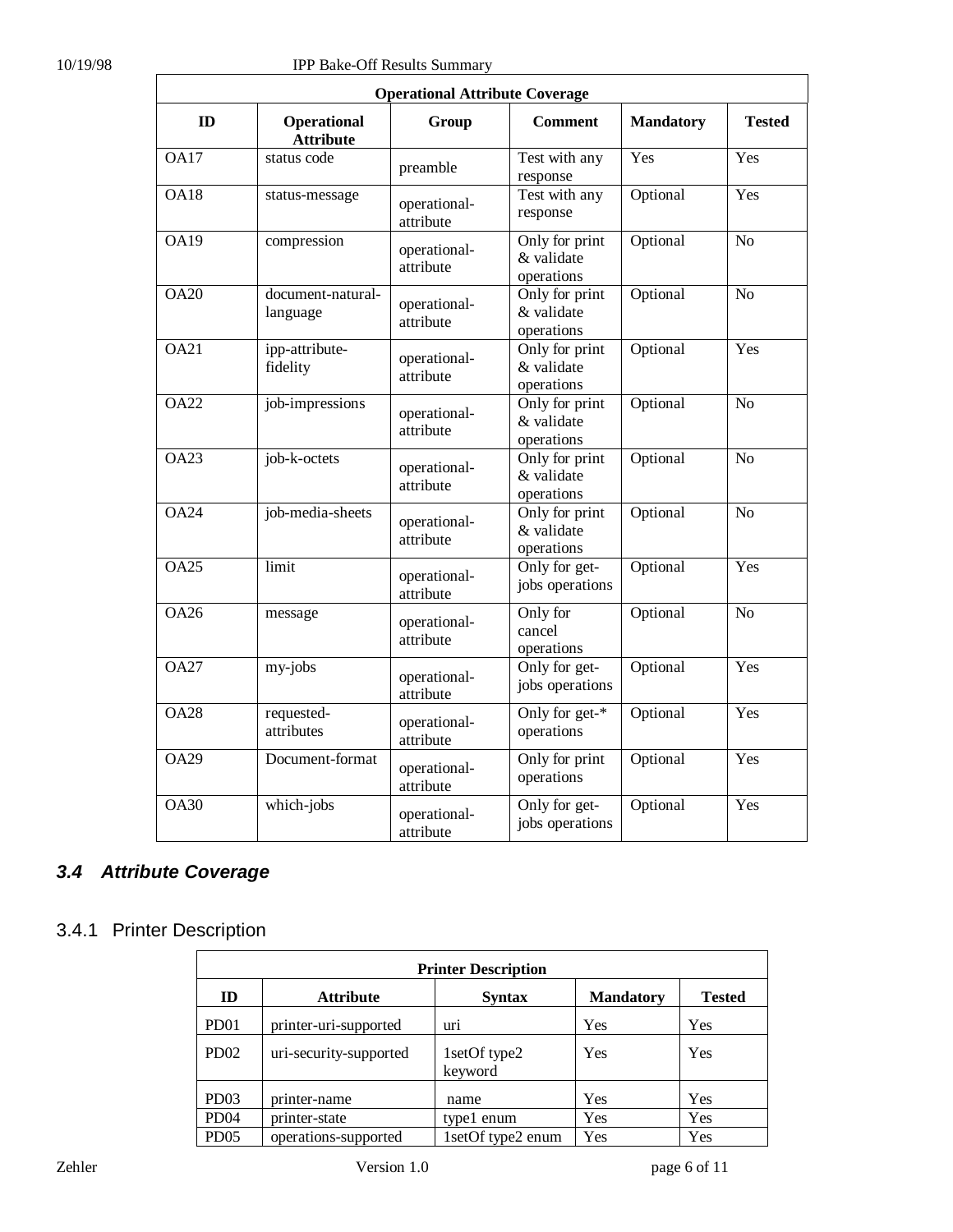| <b>Printer Description</b> |                                     |                         |                  |                        |  |  |
|----------------------------|-------------------------------------|-------------------------|------------------|------------------------|--|--|
| ID                         | <b>Attribute</b>                    | <b>Syntax</b>           | <b>Mandatory</b> | <b>Tested</b>          |  |  |
| PD <sub>06</sub>           | charset-configured                  | charset                 | Yes              | Yes                    |  |  |
| PD <sub>07</sub>           | charset-supported                   | 1setOf charset          | Yes              | Yes                    |  |  |
| PD <sub>08</sub>           | natural-language-<br>configured     | naturalLanguage         | Yes              | Yes                    |  |  |
| <b>PD09</b>                | generated-natural-                  | $1set$ Of               | Yes              | Yes                    |  |  |
|                            | language-supported                  | naturalLanguage         |                  |                        |  |  |
| <b>PD10</b>                | printer-is-accepting-jobs           | boolean                 | Yes              | Yes                    |  |  |
| $\overline{PD11}$          | pdl-override-supported              | type2 keyword           | Yes              | Yes                    |  |  |
| PD12                       | printer-up-time                     | integer                 | Yes              | Yes                    |  |  |
| PD13                       | printer-location                    | text                    | N <sub>o</sub>   | 1 Printer<br>2 Client  |  |  |
| PD14                       | printer-info                        | text                    | N <sub>o</sub>   | Yes                    |  |  |
| PD15                       | printer-more-info                   | uri                     | N <sub>o</sub>   | Yes                    |  |  |
| PD <sub>16</sub>           | printer-driver-installer            | uri                     | N <sub>o</sub>   | 1 Printer<br>2 Client  |  |  |
| PD17                       | printer-make-and-model              | text                    | $\rm No$         | Yes                    |  |  |
| <b>PD18</b>                | printer-more-info-<br>manufacturer  | uri                     | N <sub>o</sub>   | Yes                    |  |  |
| PD19                       | printer-state-reasons               | 1setOf type2<br>keyword | N <sub>o</sub>   | Yes                    |  |  |
| <b>PD20</b>                | printer-state-message               | text                    | N <sub>o</sub>   | Yes                    |  |  |
| PD <sub>21</sub>           | document-format-<br>default         | mimeMediaType           | Yes              | Yes                    |  |  |
| PD <sub>22</sub>           | document-format-<br>supported       | 1setOf<br>mimeMediaType | Yes              | Yes                    |  |  |
| PD <sub>23</sub>           | queued-job-count                    | integer                 | N <sub>o</sub>   | Yes                    |  |  |
| PD <sub>24</sub>           | printer-message-from-<br>operator   | text                    | N <sub>o</sub>   | 1 Printer<br>1 Client  |  |  |
| PD <sub>25</sub>           | color-supported                     | boolean                 | No               | Yes                    |  |  |
| PD <sub>26</sub>           | reference-uri-schemes-<br>supported | 1setOf uriScheme        | N <sub>o</sub>   | 1 Printer<br>2 Client  |  |  |
| PD <sub>27</sub>           | printer-current-time                | dateTime                | N <sub>o</sub>   | 2 Printers<br>1 Client |  |  |
| PD <sub>28</sub>           | multiple-operation-time-<br>out     | integer                 | N <sub>0</sub>   | 1 Printer<br>2 Client  |  |  |
| PD29                       | compression-supported               | 1setOf type3<br>keyword | N <sub>o</sub>   | Yes                    |  |  |
| PD30                       | job-k-octets-supported              | rangeOfInteger          | N <sub>o</sub>   | 1 Printer<br>2 Client  |  |  |
| PD31                       | job-impressions-<br>supported       | rangeOfInteger          | N <sub>o</sub>   | 1 Printer<br>2 Client  |  |  |
| PD32                       | job-media-sheets-<br>supported      | rangeOfInteger          | N <sub>o</sub>   | 1 Printer<br>2 Client  |  |  |

#### 3.4.2 Job Template

| <b>Job Template</b> |              |                |                  |               |  |  |
|---------------------|--------------|----------------|------------------|---------------|--|--|
| ID                  | Attribute    | <b>Syntax</b>  | <b>Mandatory</b> | <b>Tested</b> |  |  |
| JT01                | job-priority | <i>integer</i> | No               | Yes           |  |  |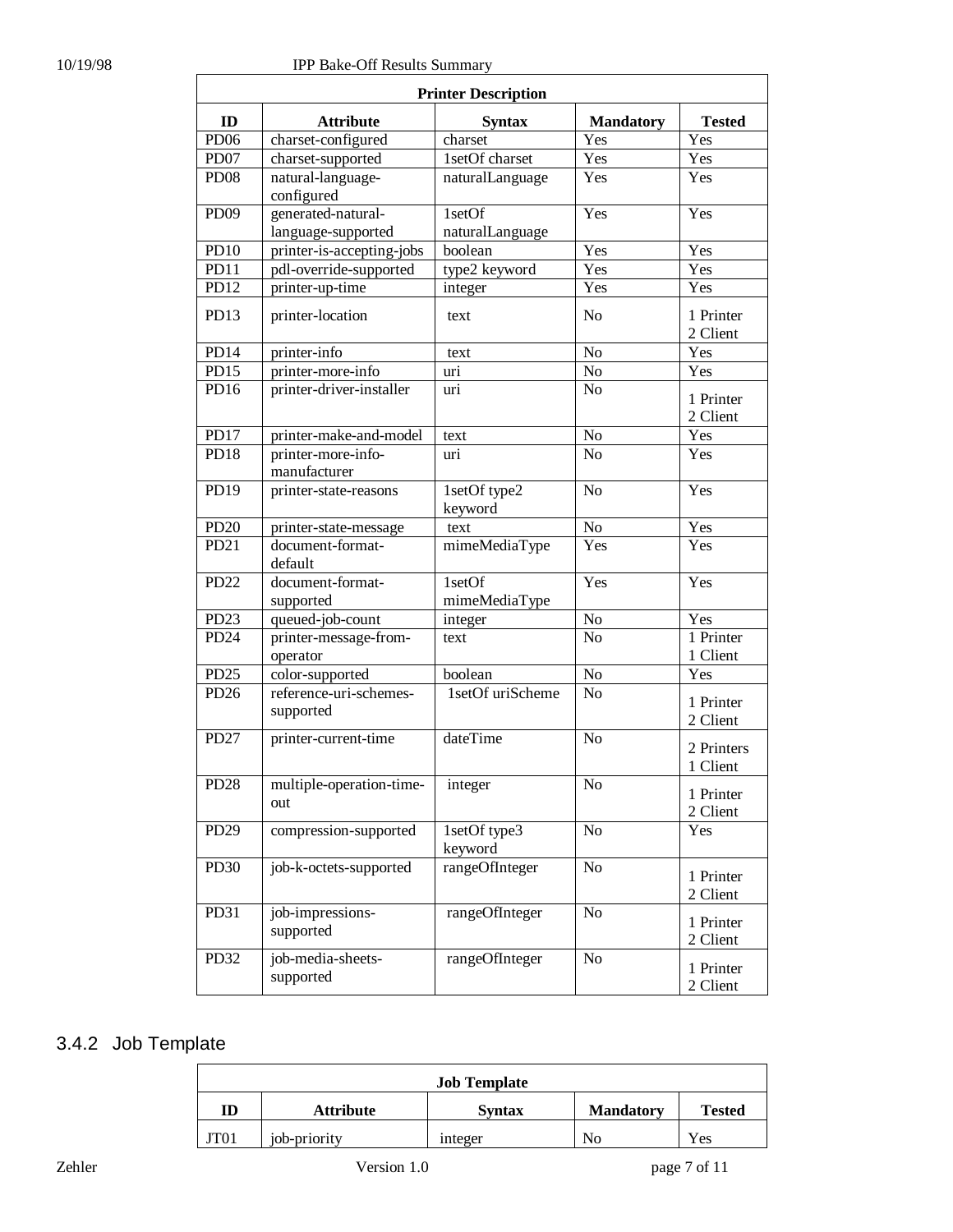| <b>Job Template</b> |                                          |                                    |                  |                       |  |  |  |
|---------------------|------------------------------------------|------------------------------------|------------------|-----------------------|--|--|--|
| ID                  | <b>Attribute</b>                         | <b>Syntax</b>                      | <b>Mandatory</b> | <b>Tested</b>         |  |  |  |
| JT02                | job-priority-default                     | integer                            | No               | Yes                   |  |  |  |
| JT03                | job-priority-supported                   | integer                            | No               | Yes                   |  |  |  |
| JT04                | job-hold-until                           | type4 keyword  <br>name            | No               | Yes                   |  |  |  |
| JT <sub>05</sub>    | job-hold-until-default                   | type4 keyword  <br>name            | No               | Yes                   |  |  |  |
| JT <sub>06</sub>    | job-hold-until-<br>supported             | 1setOf type4<br>keyword   name     | No               | Yes                   |  |  |  |
| JT07                | job-sheets                               | type4 keyword  <br>name            | N <sub>o</sub>   | Yes                   |  |  |  |
| JT <sub>08</sub>    | job-sheets-default                       | type4 keyword  <br>name            | N <sub>o</sub>   | Yes                   |  |  |  |
| JT <sub>09</sub>    | job-sheets-supported                     | 1setOf type4<br>keyword   name     | N <sub>o</sub>   | Yes                   |  |  |  |
| JT10                | multiple-document-<br>handling           | type2 keyword                      | N <sub>0</sub>   | Yes                   |  |  |  |
| JT11                | multiple-document-<br>handling-default   | type2 keyword                      | N <sub>0</sub>   | Yes                   |  |  |  |
| JT12                | multiple-document-<br>handling-supported | 1setOf type2<br>keyword            | N <sub>o</sub>   | Yes                   |  |  |  |
| JT13                | copies                                   | integer                            | No               | Yes                   |  |  |  |
| JT14                | copies-default                           | integer                            | No               | Yes                   |  |  |  |
| JT15                | copies-supported                         | integer                            | No               | Yes                   |  |  |  |
| JT16                | finishings                               | 1setOf type2 enum                  | No               | Yes                   |  |  |  |
| JT17                | finishings-default                       | 1setOf type2 enum                  | No               | Yes                   |  |  |  |
| JT18                | finishings-supported                     | 1setOf type2 enum                  | No               | Yes                   |  |  |  |
| JT19                | page-ranges                              | 1setOf<br>rangeOfInteger           | N <sub>o</sub>   | 1 Printer<br>1 Client |  |  |  |
| JT20                | page-ranges-supported                    | boolean                            | No               | Yes                   |  |  |  |
| JT21                | sides                                    | type2 keyword                      | $\rm No$         | Yes                   |  |  |  |
| JT <sub>22</sub>    | sides-default                            | type2 keyword                      | No               | Yes                   |  |  |  |
| JT <sub>23</sub>    | sides-supported                          | 1setOf type2<br>keyword            | No               | Yes                   |  |  |  |
| JT24                | number-up                                | integer                            | No               | Yes                   |  |  |  |
| JT25                | number-up-default                        | integer                            | No               | Yes                   |  |  |  |
| JT26                | number-up-supported                      | 1setOf integer  <br>rangeOfInteger | No               | Yes                   |  |  |  |
| JT27                | orientation-requested                    | type2                              | No               | Yes                   |  |  |  |
| JT28                | orientation-requested-<br>default        | type2                              | No               | Yes                   |  |  |  |
| JT29                | orientation-requested-<br>supported      | 1setOf type2                       | No               | Yes                   |  |  |  |
| <b>JT30</b>         | media                                    | type4 keyword  <br>name            | No               | Yes                   |  |  |  |
| JT31                | media-default                            | type4 keyword  <br>name            | N <sub>o</sub>   | Yes                   |  |  |  |
| JT32                | media-supported                          | 1setOf type4<br>keyword   name     | N <sub>o</sub>   | Yes                   |  |  |  |
| JT33                | media-ready                              | 1setOf type4<br>keyword   name     | N <sub>o</sub>   | 1 Printer 2<br>Client |  |  |  |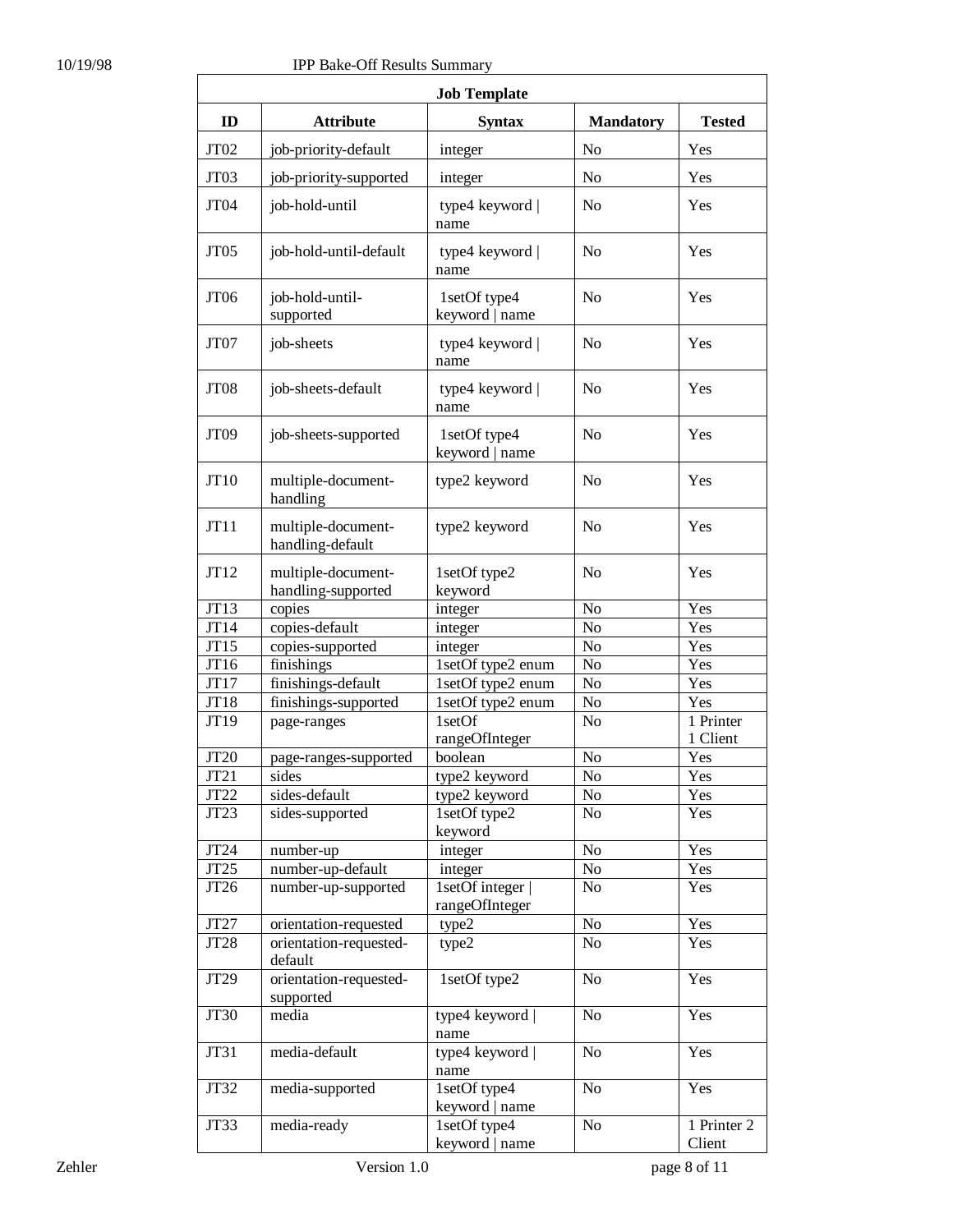#### 10/19/98 IPP Bake-Off Results Summary

| <b>Job Template</b> |                                  |                      |                  |                       |  |  |
|---------------------|----------------------------------|----------------------|------------------|-----------------------|--|--|
| ID                  | <b>Attribute</b>                 | <b>Syntax</b>        | <b>Mandatory</b> | <b>Tested</b>         |  |  |
| JT34                | printer-resolution               | resolution           | N <sub>0</sub>   | 1 Printer 2<br>Client |  |  |
| <b>JT35</b>         | printer-resolution-<br>default   | resolution           | N <sub>0</sub>   | 1 Printer 2<br>Client |  |  |
| JT36                | printer-resolution-<br>supported | 1setOf resolution    | N <sub>0</sub>   | 1 Printer 2<br>Client |  |  |
| <b>JT37</b>         | print-quality                    | type2 enum           | N <sub>0</sub>   | 1 Printer 2<br>Client |  |  |
| <b>JT38</b>         | print-quality-default            | type2 enum           | N <sub>0</sub>   | 1 Printer 2<br>Client |  |  |
| JT39                | print-quality-supported          | 1 set Of type 2 enum | N <sub>0</sub>   | 1 Printer 2<br>Client |  |  |

## 3.4.3 Job Description

| <b>Job Description</b> |                                 |                         |                  |                       |  |  |
|------------------------|---------------------------------|-------------------------|------------------|-----------------------|--|--|
| ID                     | <b>Attribute</b>                | <b>Syntax</b>           | <b>Mandatory</b> | <b>Tested</b>         |  |  |
| J <sub>D01</sub>       | job-uri                         | uri                     | Yes              | Yes                   |  |  |
| JDO2                   | job-id                          | integer                 | Yes              | Yes                   |  |  |
| JD <sub>03</sub>       | job-printer-uri                 | uri                     | Yes              | Yes                   |  |  |
| JD <sub>04</sub>       | job-name                        | name                    | Yes              | Yes                   |  |  |
| J <sub>D05</sub>       | job-originating-user-name       | name                    | Yes              | Yes                   |  |  |
| JD <sub>06</sub>       | job-state                       | type1 enum              | Yes              | Yes                   |  |  |
| JD07                   | attributes-charset              | charset                 | Yes              | Yes                   |  |  |
| JD <sub>08</sub>       | attributes-natural-<br>language | naturalLanguage         | Yes              | Yes                   |  |  |
| JD09                   | job-more-info                   | uri                     | $\overline{No}$  | 1 Printer<br>1 Client |  |  |
| JD10                   | job-state-reasons               | 1setOf type2<br>keyword | N <sub>o</sub>   | 2 Printer<br>1 Client |  |  |
| JD11                   | job-state-message               | text                    | N <sub>o</sub>   | 1 Printer<br>1 Client |  |  |
| JD12                   | number-of-documents             | integer                 | No               | Yes                   |  |  |
| J <sub>D13</sub>       | output-device-assigned          | name                    | $\overline{No}$  | 1 Printer<br>1 Client |  |  |
| JD14                   | time-at-creation                | integer                 | No               | Yes                   |  |  |
| JD15                   | time-at-processing              | integer                 | $\overline{No}$  | Yes                   |  |  |
| JD16                   | time-at-completed               | integer                 | No               | Yes                   |  |  |
| JD17                   | number-of-intervening-<br>jobs  | integer                 | N <sub>o</sub>   | Yes                   |  |  |
| JD18                   | job-message-from-<br>operator   | text                    | N <sub>o</sub>   | 1 Printer<br>1 Client |  |  |
| JD19                   | job-k-octets                    | integer                 | No               | Yes                   |  |  |
| JD20                   | job-impressions                 | integer                 | N <sub>o</sub>   | N <sub>o</sub>        |  |  |
| JD21                   | job-media-sheets                | integer                 | N <sub>o</sub>   | 1 Printer<br>2 Client |  |  |
| JD22                   | job-k-octets-processed          | integer                 | N <sub>o</sub>   | Yes                   |  |  |
| JD23                   | job-impressions-<br>completed   | integer                 | No               | 1 Printer<br>2 Client |  |  |
| JD24                   | job-media-sheets-<br>completed  | integer                 | N <sub>o</sub>   | Yes                   |  |  |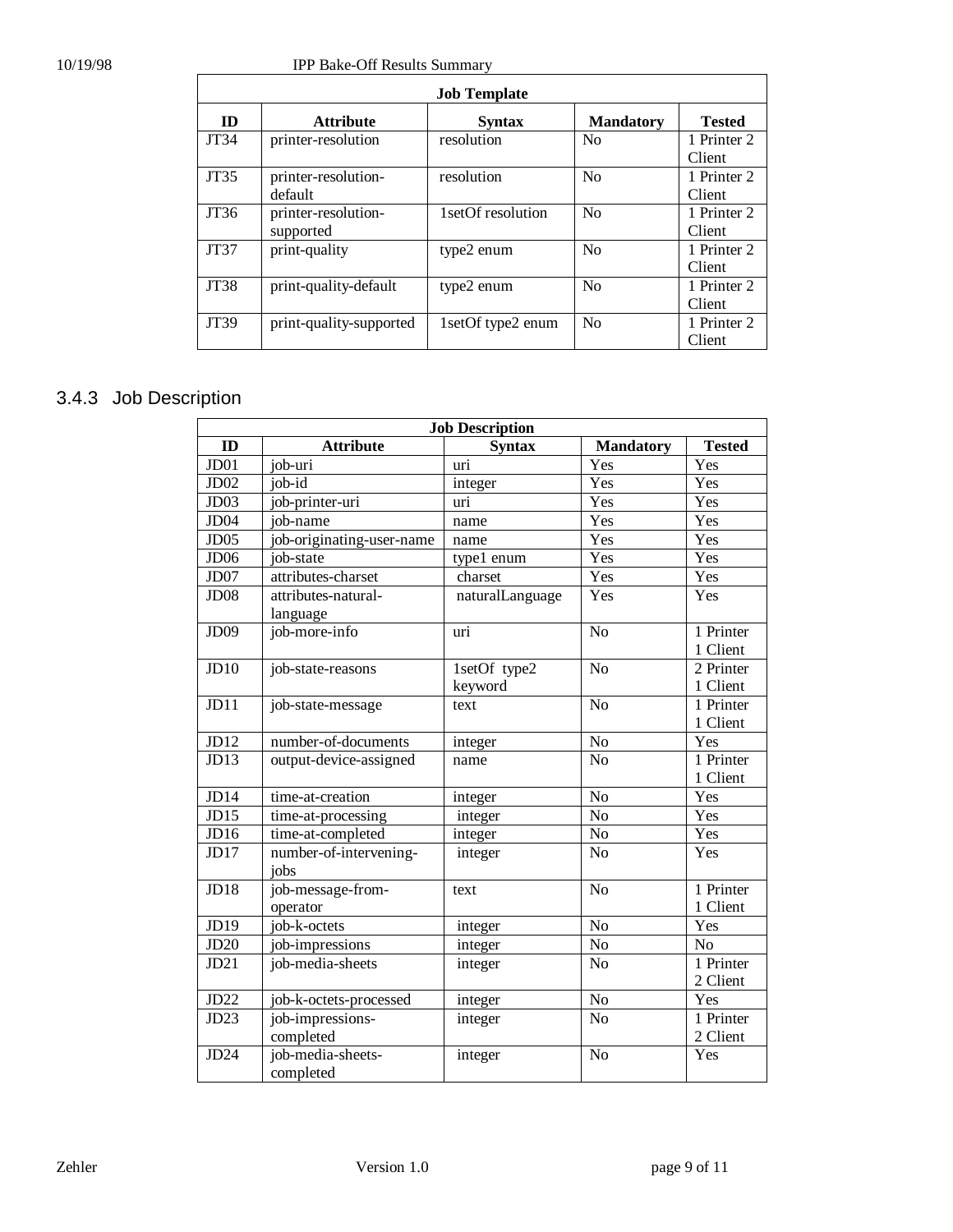| <b>Syntax Coverage</b> |                                 |                                                  |                  |                       |  |  |  |
|------------------------|---------------------------------|--------------------------------------------------|------------------|-----------------------|--|--|--|
| ID                     | <b>Syntax</b>                   | <b>Attribute</b>                                 | <b>Mandatory</b> | <b>Tested</b>         |  |  |  |
| $\overline{SC01}$      | text                            | printer-state-                                   | No               | Yes                   |  |  |  |
|                        |                                 | message                                          |                  |                       |  |  |  |
| SC <sub>02</sub>       | textWithLanguage                |                                                  |                  | N <sub>o</sub>        |  |  |  |
| SC <sub>03</sub>       | name                            | printer-name                                     | Yes              | Yes                   |  |  |  |
| SC <sub>04</sub>       | nameWithLanguage                |                                                  |                  | N <sub>o</sub>        |  |  |  |
| SC05                   | keyword                         | pdl-override-<br>supported                       | Yes              | Yes                   |  |  |  |
| SC <sub>06</sub>       | enum                            | printer-state                                    | Yes              | Yes                   |  |  |  |
| SC07                   | uri                             | printer-uri-                                     | Yes              | Yes                   |  |  |  |
| SC <sub>08</sub>       | UriScheme (1 setOf)             | supported<br>reference-uri-<br>schemes-supported | N <sub>o</sub>   | 1 Printer<br>2 Client |  |  |  |
| SC <sub>09</sub>       | charset                         | charset-configured                               | Yes              | Yes                   |  |  |  |
| <b>SC10</b>            | naturalLanguage                 | natural-language-<br>configured                  | Yes              | Yes                   |  |  |  |
| $\overline{SC11}$      | mimeMediaType                   | document-format-<br>default                      | N <sub>o</sub>   | Yes                   |  |  |  |
| <b>SC12</b>            | octetString                     |                                                  |                  | $\rm No$              |  |  |  |
| SC13                   | boolean                         | printer-is-<br>accepting-jobs                    | Yes              | Yes                   |  |  |  |
| SC14                   | integer                         | printer-up-time                                  | Yes              | Yes                   |  |  |  |
| $\overline{SC15}$      | rangeOfInteger                  | job-k-octets-<br>supported                       | N <sub>o</sub>   | 1 Printer<br>2 Client |  |  |  |
| SC16                   | dateTime                        | printer-current-<br>time                         | N <sub>o</sub>   | 2 Printer<br>1 Client |  |  |  |
| SC17                   | resolution                      | printer-resolution                               | N <sub>o</sub>   | 1 Printer<br>2 Client |  |  |  |
| SC18                   | 1setOf X (1setOf type2<br>enum) | operations-<br>supported                         | Yes              | Yes                   |  |  |  |

#### **4 Issues**

- Check on case sensitiveness in URLs. Characters from "http://" to the first "/" are case insensitive, any characters after that are case sensitive.
- Should we allow IPP over HTTP 1.0? In clients, servers, both? C3 currently sends HTTP 1.0.
- Should the PWG make a recommendation about HTTP "Get" method for printer URLs? Many vendors already return some information (some static only, others static and dynamic) if the Printer URL is entered in a web browser.
- Some implementations do not send back an HTTP response to the Cancel-Job operation.
- Implementations react differently to "Cancel-Job". What is correct response when job is already completed? Should cancel result in deletion of job history?
- Should we make the printer description attribute "queued-job-count" a required attribute?
- If a client does not have any job template attributes to send (or does not support ANY job template attributes), does it still have to send the empty group for job template attributes?
- Fragmentation of HTTP requests and responses does not always work.
- The IPP-PRO document sometimes describes behavior which is loosely defined in HTTP 1.1.
- Does it make sense for IPP trying to further refine HTTP behavior?
- Inconsistent wording in the Model & Semantics document about whether you must return unsupported attributes in Get-Printer-Attributes, Get-Job-Attributes, and Get-Jobs.